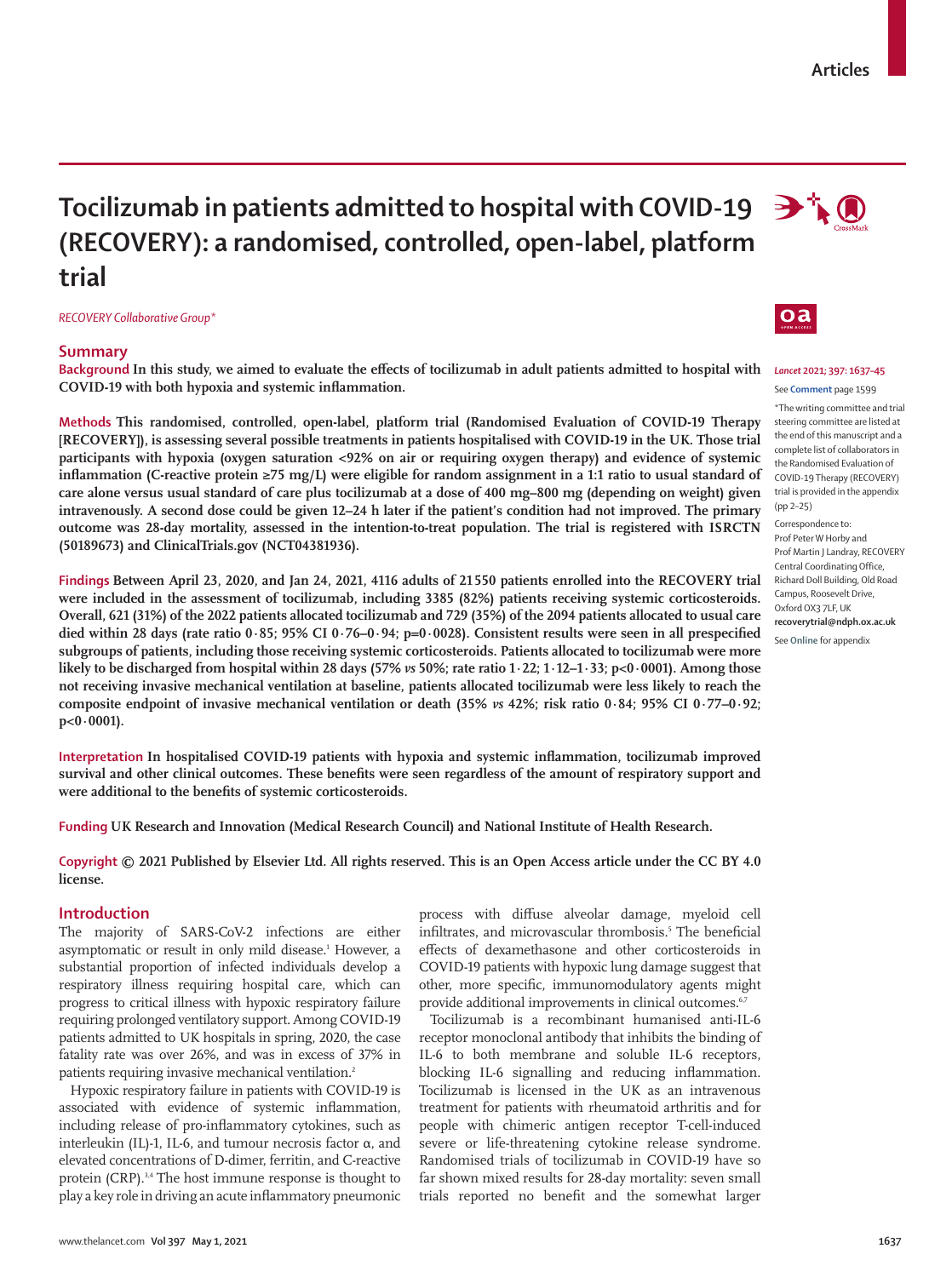## **Research in context**

## **Evidence before this study**

We searched MEDLINE, Embase, and MedRxiv from inception up to March 5, 2021, for clinical trials or meta-analyses evaluating the effect of interleukin-6 inhibitor treatment on patients with COVID-19 using the search terms ("COVID-19" OR "COVID" OR "SARS-CoV-2" OR "2019-nCoV" OR "coronavirus") AND ("tocilizumab" OR "sarilumab" OR "interleukin-6 inhibitor" or "IL-6 inhibitor").

We identified eight relevant randomised trials that compared tocilizumab with usual care or placebo in hospitalised patients with COVID-19. All were assessed as at low risk of bias. Of these trials, only the REMAP-CAP trial in critically ill patients found a significant reduction in 28-day mortality with tocilizumab. A meta-analysis of these eight trials, which included a total of 439 deaths among 2379 patients showed no significant difference in 28-day mortality (death rate ratio 0·89, 95% CI 0·72–1·11).

REMAP-CAP trial reported a benefit in patients requiring organ support.8–15 Here we report the results of a large randomised, controlled trial aimed at evaluating the effects of tocilizumab in adult patients hospitalised with severe COVID-19 characterised by hypoxia and substantial inflammation.

# **Methods**

## **Study design and participants**

The Randomised Evaluation of COVID-19 Therapy (RECOVERY) trial is an investigator-initiated, individually randomised, controlled, open-label, platform trial to evaluate the effects of potential treatments in patients hospitalised with COVID-19. Details of the trial design and results for other possible treatments have been published previously.6,16–18 The trial is being done in acute National Health Service hospitals in the UK, supported by the National Institute for Health Research Clinical Research Network (appendix pp 2–25). The trial is coordinated by the Nuffield Department of Population Health at University of Oxford (Oxford, UK), the trial sponsor. The trial is being done in accordance with the principles of the International Conference on Harmonisation–Good Clinical Practice guidelines and is approved by the UK Medicines and Healthcare products Regulatory Agency and the Cambridge East Research Ethics Committee. The protocol, statistical analysis plan, and additional information are available on the study [website.](http://www.recoverytrial.net) This report is limited to adult patients. The randomised assessment of tocilizumab in children younger than 18 years is ongoing.

Patients admitted to hospital were eligible for the study if they had clinically suspected or laboratory confirmed SARS-CoV-2 infection and no medical history that might, in the opinion of the attending clinician, put the patient

## **Added value of this study**

The Randomised Evaluation of COVID-19 Therapy (RECOVERY) trial is the largest randomised trial of the effect of tocilizumab in hospitalised patients with COVID-19. We found that in 4116 COVID-19 patients with hypoxia and a raised C-reactive protein, tocilizumab reduced 28-day mortality, increased the probability of discharge within 28 days, and, among patients who were not receiving invasive mechanical ventilation at randomisation, reduced the probability of progression to the composite outcome of invasive mechanical ventilation or death. The benefits were in addition to corticosteroids and consistent in all subgroups, regardless of the amount of respiratory support.

## **Implications of all the available evidence**

Our finding shows that tocilizumab improves survival and other clinical outcomes in a broad group of patients hospitalised with COVID-19 and that these benefits are additional to those of corticosteroids.

at substantial risk if they were to participate in the trial. Written informed consent was obtained from all patients, or their legal representative if they were too unwell or unable to provide consent.

## **Randomisation and masking**

Data were collected at study entry using a web-based case report form that included demographics and major comorbidities (appendix p 32). All eligible and consenting patients received usual standard of care and underwent an initial (main) randomisation comprising up to three parts in a factorial design (appendix pp 29–30): part 1, no additional treatment versus either dexamethasone, lopinavir–ritonavir, hydroxychloroquine, azithromycin, or colchicine; part 2, no additional treatment versus either convalescent plasma or REGN-COV2 (a combination of two monoclonal antibodies directed against SARS-CoV-2 spike protein); and part 3, no additional treatment versus aspirin. Over time, treatment groups were added to and removed from the protocol (appendix pp 26–29), and not all treatments were available at every hospital. Similarly, not all treatments were suitable for some patients (eg, owing to comorbid conditions or concomitant medication). In any of these cases, randomisation was between fewer groups.

Up to 21 days after the main randomisation and regardless of treatment allocation, RECOVERY trial participants with clinical evidence of progressive COVID-19 (defined as oxygen saturation <92% on room air or receiving oxygen therapy, and CRP  $\geq$ 75 mg/L) could be considered for randomisation to tocilizumab versus usual care alone. Baseline data collected for this randomisation included amount of respiratory support, markers of progressive COVID-19 (including most recent oxygen saturation, CRP, ferritin, and creatinine result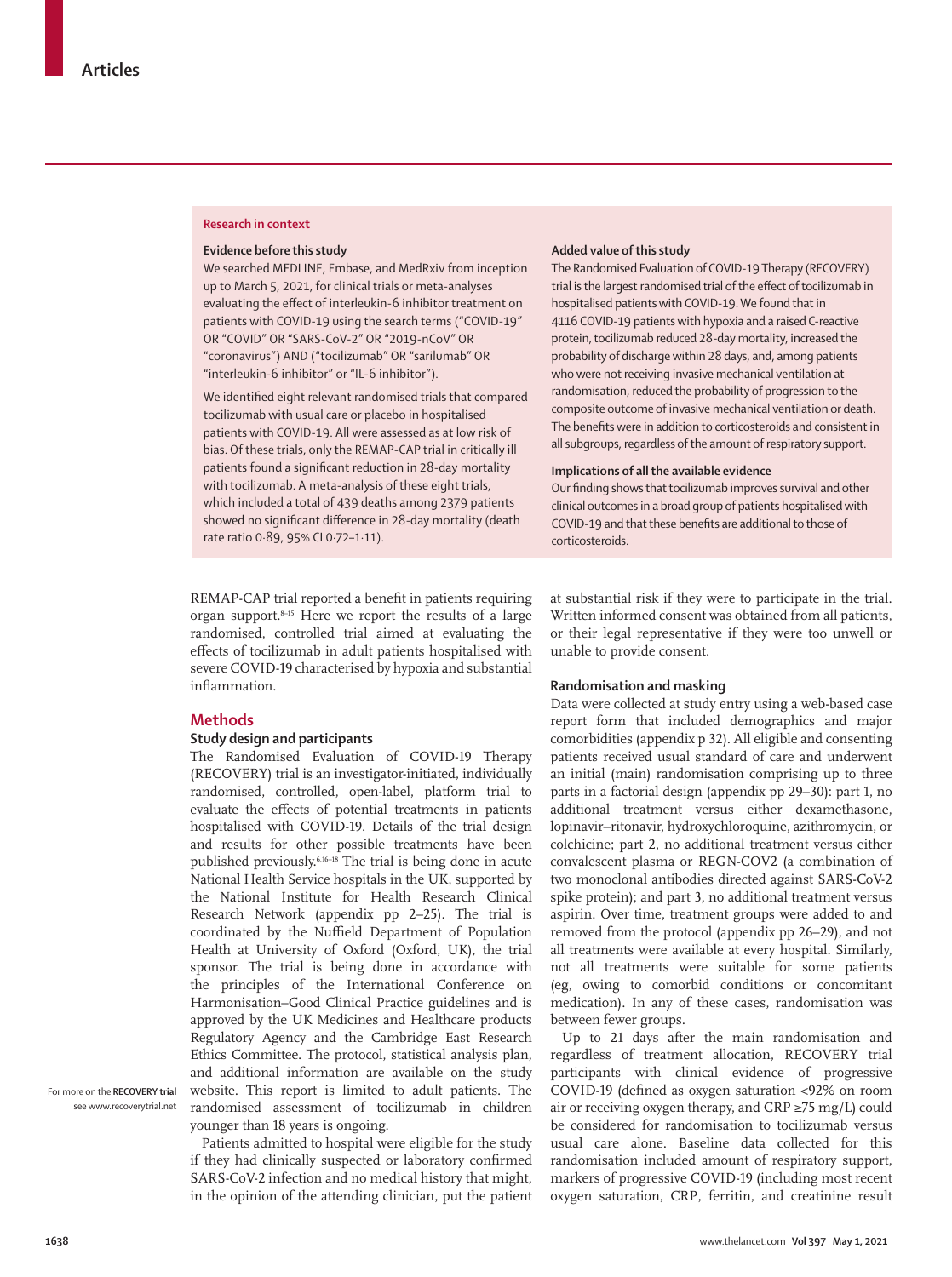before second randomisation), suitability for the study treatment, and treatment availability at the site (appendix pp 33–34). For some patients, tocilizumab was unavailable at the hospital at the time of enrolment or was considered by the managing physician to be either definitely indicated or definitely contraindicated. In such cases, the patients were not eligible for the tocilizumab randomisation. Patients with known hypersensitivity to tocilizumab, evidence of active tuberculosis infection or clear evidence of active bacterial, fungal, viral, or other infection (besides COVID-19) were not eligible for randomisation to tocilizumab.

Patients who were eligible for randomisation to tocilizumab were assigned to either usual standard of care or usual standard of care plus tocilizumab in a 1:1 ratio by means of web-based simple (unstratified) randomisation

|                                             | Tocilizumab group<br>$(n=2022)$    | Usual care group<br>$(n=2094)$ |  |  |  |
|---------------------------------------------|------------------------------------|--------------------------------|--|--|--|
| Age, years                                  | 63.3(13.7)                         | 63.9(13.6)                     |  |  |  |
| $\geq$ 18 to <70                            | 1331 (66%)                         | 1355 (65%)                     |  |  |  |
| $\geq 70$ to $\lt 80$                       | 478 (24%)                          | 480 (23%)                      |  |  |  |
| >80                                         | 213 (11%)                          | 259 (12%)                      |  |  |  |
| Sex                                         |                                    |                                |  |  |  |
| Male                                        | 1337 (66%)                         | 1437 (69%)                     |  |  |  |
| Female*                                     | 685 (34%)                          | 657 (31%)                      |  |  |  |
| Ethnicity                                   |                                    |                                |  |  |  |
| White                                       | 1530 (76%)                         | 1597 (76%)                     |  |  |  |
| Black, Asian, or minority<br>ethnic         | 354 (18%)                          | 378 (18%)                      |  |  |  |
| Unknown                                     | 138 (7%)                           | 119 (6%)                       |  |  |  |
| Number of days since symptom<br>onset       | $9(7-13)$                          | $10(7-14)$                     |  |  |  |
| Number of days since<br>hospitalisation     | $2(1-5)$                           | $2(1-5)$                       |  |  |  |
| Oxygen saturation                           | 94% (92-96)                        | 94% (91-95)                    |  |  |  |
| Respiratory support at second randomisation |                                    |                                |  |  |  |
| No ventilator support†                      | 935 (46%)                          | 933 (45%)                      |  |  |  |
| Non-invasive ventilation‡                   | 819 (41%)                          | 867 (41%)                      |  |  |  |
| Invasive mechanical<br>ventilation          | 268 (13%)                          | 294 (14%)                      |  |  |  |
| Biochemistry at second randomisation        |                                    |                                |  |  |  |
| Latest C-reactive protein,<br>mq/L          | 143 (107-203)                      | 144 (106-205)                  |  |  |  |
| Ferritin, ng/mL                             | 947 (497–1599)                     | 944 (507-1533)                 |  |  |  |
| Creatinine, µmol/L                          | 77 (62-98)                         | 77 (62-100)                    |  |  |  |
| Previous diseases                           |                                    |                                |  |  |  |
| <b>Diabetes</b>                             | 569 (28%)                          | 600 (29%)                      |  |  |  |
| Heart disease                               | 435 (22%)                          | 497 (24%)                      |  |  |  |
| Chronic lung disease                        | 473 (23%)                          | 484 (23%)                      |  |  |  |
| Tuberculosis                                | $3(-1%)$                           | 5(1%)                          |  |  |  |
| <b>HIV</b>                                  | $7(-1%)$                           | $8(-1%)$                       |  |  |  |
| Severe liver disease¶                       | 14 (1%)                            | $10 (-1%)$                     |  |  |  |
| Severe kidney impairment                    | 118 (6%)                           | 99 (5%)                        |  |  |  |
| Any of the above                            | 1100 (54%)                         | 1163 (56%)                     |  |  |  |
|                                             | (Table 1 continues in next column) |                                |  |  |  |

with allocation concealed until after randomisation. Allocated treatment was prescribed by the managing doctor. Roche Products (Welwyn Garden City, UK) supported the trial through provision of tocilizumab. Participants and local study staff were not masked to the allocated treatment. The steering committee, investigators, and all others involved in the trial were masked to the outcome data during the trial.

# **Procedures**

Patients allocated to tocilizumab were to receive tocilizumab as a single intravenous infusion over 60 min. The dose of tocilizumab was established by bodyweight (800 mg if weight >90 kg; 600 mg if weight >65 and ≤90 kg; 400 mg if weight >40 and ≤65 kg; and 8 mg/kg if weight ≤40 kg). A second dose could be given 12–24 h later if, in the opinion of the attending clinician, the patient's condition had not improved.

A single online follow-up form was completed when participants were discharged, had died, or at 28 days after

|                                                                                | Tocilizumab group<br>$(n=2022)$ | Usual care group<br>$(n=2094)$ |  |  |  |
|--------------------------------------------------------------------------------|---------------------------------|--------------------------------|--|--|--|
| (Continued from previous column)                                               |                                 |                                |  |  |  |
| SARS-CoV-2 test result                                                         |                                 |                                |  |  |  |
| Positive                                                                       | 1922 (95%)                      | 2005 (96%)                     |  |  |  |
| Negative                                                                       | 69 (3%)                         | 71 (3%)                        |  |  |  |
| Not known                                                                      | 31(2%)                          | 18 (1%)                        |  |  |  |
| First randomisation**                                                          |                                 |                                |  |  |  |
| Number of days since first<br>randomisation                                    | $0(0-1)$                        | $0(0-1)$                       |  |  |  |
| Part A allocation                                                              |                                 |                                |  |  |  |
| Usual care                                                                     | 839 (41%)                       | 869 (41%)                      |  |  |  |
| Lopinavir-ritonavir                                                            | 51 (3%)                         | 64 (3%)                        |  |  |  |
| Dexamethasone                                                                  | 49 (2%)                         | 45 (2%)                        |  |  |  |
| Hydroxychloroquine                                                             | 37(2%)                          | 38(2%)                         |  |  |  |
| Azithromycin                                                                   | 197 (10%)                       | 177 (8%)                       |  |  |  |
| Use of systemic corticosteroids++                                              |                                 |                                |  |  |  |
| Yes                                                                            | 1664 (82%)                      | 1721 (82%)                     |  |  |  |
| No                                                                             | 357 (18%)                       | 367 (18%)                      |  |  |  |
| Unknown                                                                        | $1(1\%)$                        | $6$ (<1%)                      |  |  |  |
| Data are mean (SD), n (%), or median (IQR). Information on sex, ethnicity, and |                                 |                                |  |  |  |

SARS-CoV-2 test result were recorded on the main randomisation form when patients first entered the study. All other information was recorded on the second randomisation form (when patients were randomly assigned to tocilizumab *vs* usual care alone). \*Includes ten pregnant women. †Includes nine patients not receiving any oxygen and 1859 patients receiving low-flow oxygen. ‡Includes patients receiving high-flow nasal oxygen, continuous positive airway pressure, or other non-invasive ventilation. §Includes patients receiving invasive mechanical ventilation or extracorporeal membranous oxygenation. ¶Defined as requiring ongoing specialist care. ||Defined as estimated glomerular filtration rate <30 mL/min per 1·73 m². \*\*2631 participants were randomly assigned into part B and 1615 into part C of the first randomisation. ††Information on use of corticosteroids was collected from June 18, 2020, onwards following announcement of the results of the dexamethasone comparison from the RECOVERY trial. Participants undergoing first randomisation before this date (and who were not allocated to dexamethasone) are assumed not to be receiving systemic corticosteroids.

*Table 1:* **Baseline characteristics**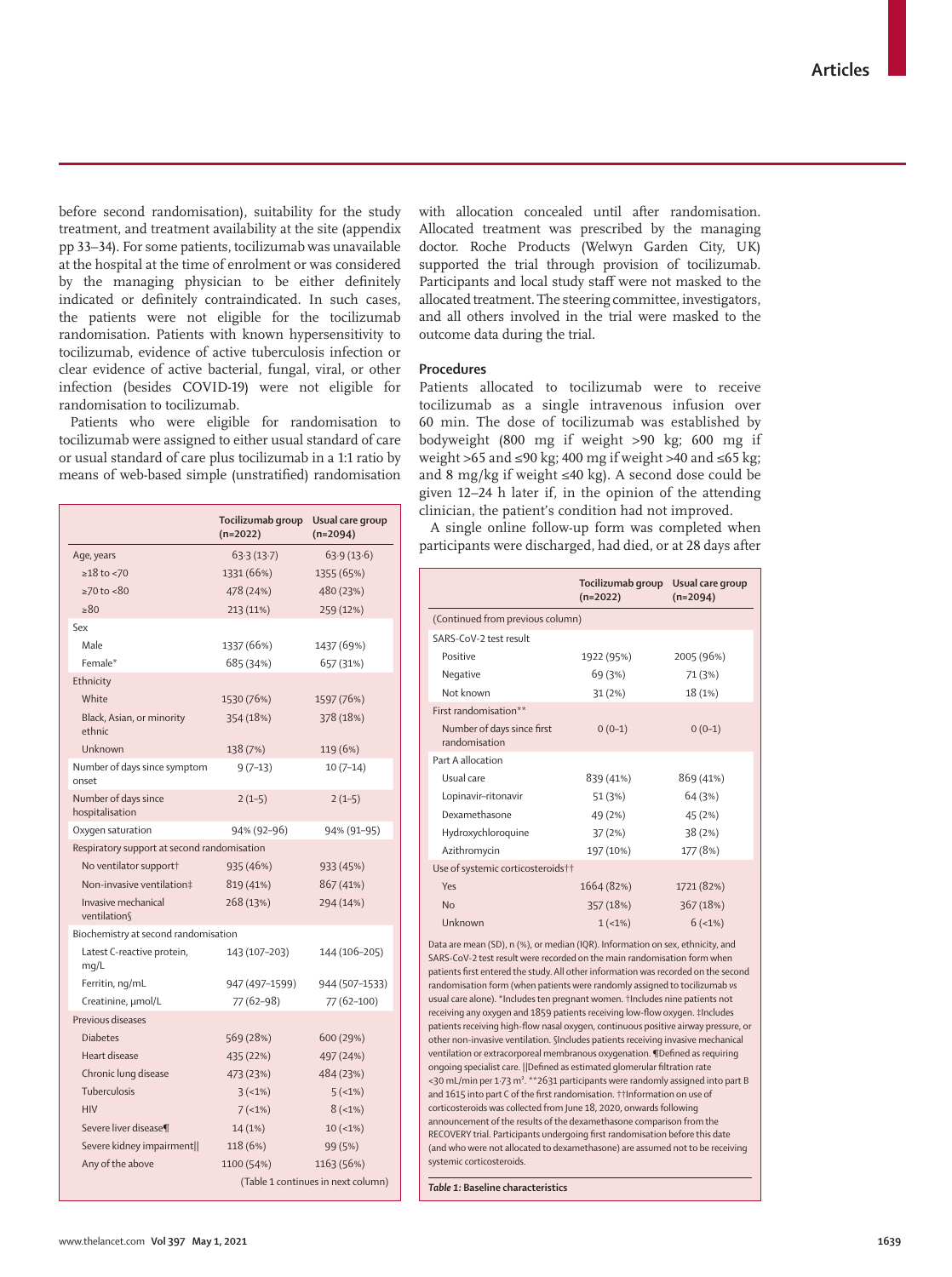the initial randomisation, whichever occurred earliest (appendix pp 35–41). Information was recorded on adherence to allocated study treatment, receipt of other COVID-19 treatments, duration of admission, receipt of respiratory or renal support, and vital status (including cause of death). In addition, routine health-care and registry data were obtained for the full follow-up period, including information on vital status (with date and cause of death), discharge from hospital, receipt of respiratory support, or renal replacement therapy.

## **Outcomes**

Outcomes were assessed at 28 days after randomisation to tocilizumab versus usual care alone, with further analyses specified at 6 months. The primary outcome was all-cause mortality. Secondary outcomes were time to discharge from hospital, and, among patients not receiving invasive mechanical ventilation at randomisation, receipt of invasive mechanical ventilation (including extracorporeal



#### *Figure 1:* **Trial profile**

REGN-COV2=a combination of two monoclonal antibodies directed against SARS-CoV-2 spike protein. \*Number of adult patients recruited at a site activated for the tocilizumab comparison. †The first randomisation comprised up to three factorial elements such that an eligible patient could be entered into between one and three randomised comparisons, depending on the then current protocol, the patient's suitability for particular treatments, and the availability of the treatment at the site. Median time between first and second randomisation was 0·3 h (IQR 0·1−25·3). ‡1964 (97%) of 2022 patients of those allocated to tocilizumab and 2049 (98%) of 2094 of those allocated to usual care had a completed follow-up form at time of analysis.

membrane oxygenation) or death. Prespecified subsidiary clinical outcomes were use of non-invasive respiratory support (defined as high-flow nasal oxygen, continuous positive airway pressure, or non-invasive ventilation), time to successful cessation of invasive mechanical ventilation (defined as cessation of invasive mechanical ventilation within, and survival to, 28 days), and use of renal dialysis or haemofiltration. Prespecified safety outcomes included cause-specific mortality and major cardiac arrhythmia. Information on suspected serious adverse reactions was collected in an expedited fashion to comply with regulatory requirements.

# **Statistical analysis**

In accordance with the statistical analysis plan (version 2.1, appendix pp 93–117), an intention-to-treat comparison was done between patients who entered the randomised comparison of tocilizumab versus usual care. For the primary outcome of 28-day mortality, the log-rank observed minus expected statistic and its variance were used to test the null hypothesis of equal survival curves (ie, the log-rank test) and to calculate the one-step estimate of the average mortality rate ratio. We



*Figure 2:* **Effect of allocation to tocilizumab on 28-day mortality (A) and discharge from hospital within 28 days of randomisation (B)**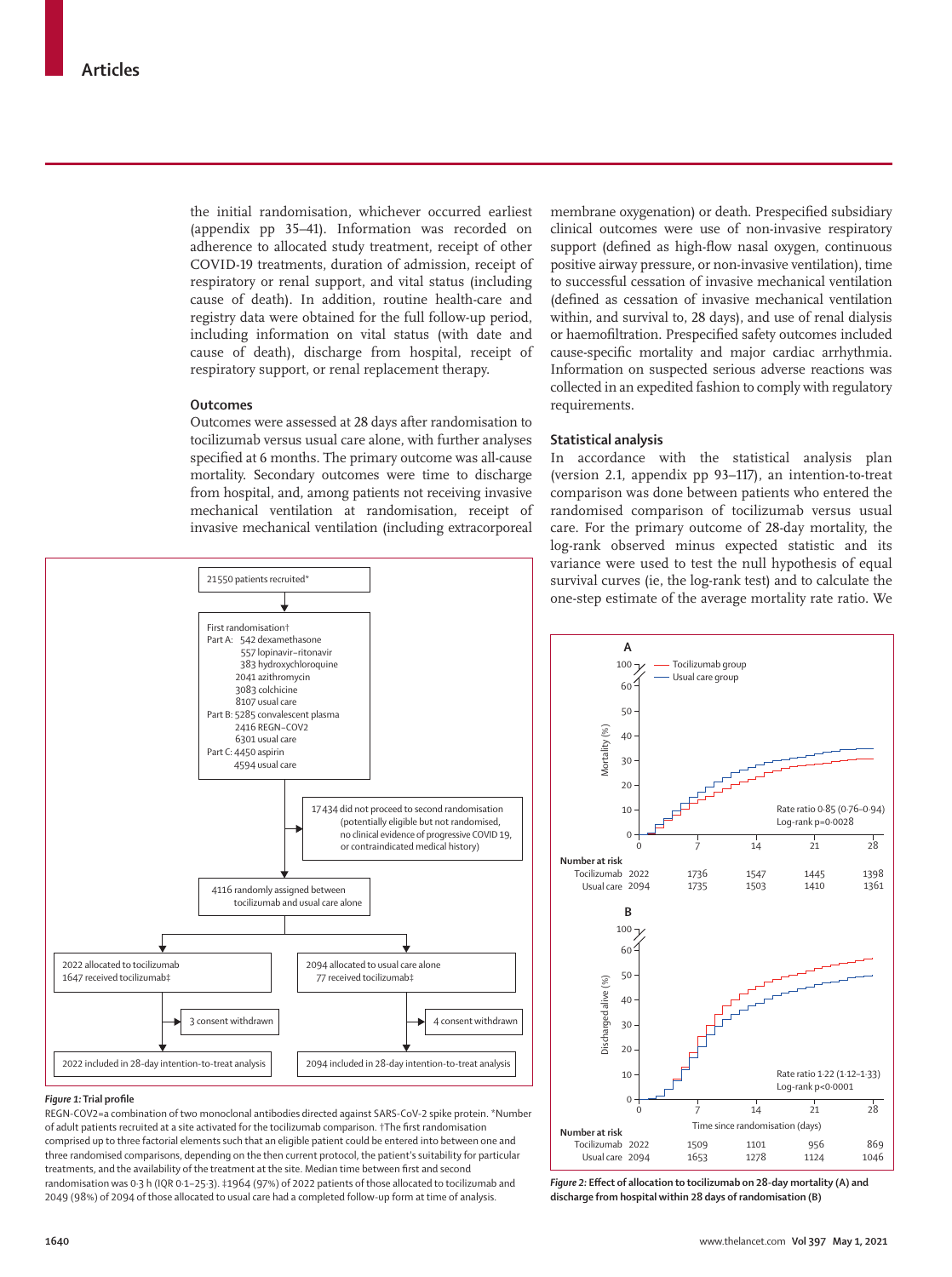constructed Kaplan-Meier survival curves to display cumulative mortality over the 28-day period. We used the same method to analyse time to hospital discharge and successful cessation of invasive mechanical ventilation, with patients who died in hospital rightcensored on day 29. For the prespecified composite secondary outcome of invasive mechanical ventilation or death within 28 days (among those not receiving invasive mechanical ventilation at randomisation) and the subsidiary clinical outcomes of receipt of ventilation and receipt of haemodialysis or haemofiltration, the precise dates were not available and so the risk ratio was estimated instead.

Prespecified analyses of the primary outcome were done in subgroups defined by six characteristics at the time of randomisation: age, sex, ethnicity, amount of respiratory support, days since symptom onset, and use of systemic corticosteroids (including dexamethasone). Observed effects within subgroup categories were compared by means of a  $\chi^2$  test for heterogeneity or trend, in accordance with the prespecified analysis plan.

Estimates of rate and risk ratios are shown with 95% CIs. All p values are two-sided and are shown without adjustment for multiple testing. The full database is held by the study team which collected the data from study sites and did the analyses at the Nuffield Department of Population Health, University of Oxford (Oxford, UK).

Before commencement of the randomisation to tocilizumab versus usual care, the trial steering committee determined that if 28-day mortality in the usual care group was above 25% then recruitment of around 4000 patients to this comparison would provide 90% power at two-sided  $p=0.01$  to detect a proportional reduction in 28-day mortality of one-fifth. Consequently, Roche Products provided sufficient treatment for 2000 patients to receive tocilizumab. The trial steering committee, masked to the results, closed recruitment to the tocilizumab comparison at the end of Jan 24, 2021, as over 4000 patients had been randomly assigned.

For the primary outcome of 28-day mortality, the results from RECOVERY were subsequently included in a meta-analysis of results from all previous randomised trials of tocilizumb versus usual care in patients with COVID-19. For each trial, we compared the observed number of deaths among patients allocated tocilizumab with the expected number if all patients were at equal risk (ie, we calculated the observed minus expected statistic [o–e], and its variance v). For RECOVERY, these were taken as the log-rank observed minus expected statistic and its variance but for other trials, where the exact timing of each death was not available, these were calculated from standard formulae for  $2\times 2$  contingency tables. We then combined trial results using the log of the mortality rate ratio calculated as the inverse-variance weighted average S/V with variance 1/V (and hence with 95% CI S/V  $\pm 1.96/\sqrt{V}$ , where S is the sum over all trials

of (O–E) and V is the sum over all trials of  $v$ .<sup>19</sup> Analyses were done by means of SAS version 9.4 and R version 3.4. The trial is registered with ISRCTN (50189673) and ClinicalTrials.gov (NCT04381936).

# **Role of the funding source**

Neither the funders of the study nor Roche Products had any role in study design, data collection, data analysis, data interpretation, or writing of the report. Roche Products supported the study through the supply of tocilizumab and reviewed the draft publication for factual accuracy relating to tocilizumab.

# **Results**

Between April 23, 2020, and Jan 24, 2021, 4116 (19%) of 21550 patients enrolled into the RECOVERY trial at one of the 131 sites in the UK participating in the tocilizumab comparison were eligible for random assignment. 2022 patients were randomly allocated to tocilizumab and 2094 were randomly allocated to usual care. The mean age of these participants was  $63.6$  years (SD  $13.6$ ). At randomisation, 562 (14%) of 4116 patients were receiving invasive mechanical ventilation, 1686 (41%) of 4116 were receiving non-invasive respiratory support (including high-flow nasal oxygen, continuous positive airway pressure, and non-invasive ventilation), and 1868 (45%) of

|                                                             | <b>Treatment allocation</b>     |                                | RR (95% CI)         | p value  |
|-------------------------------------------------------------|---------------------------------|--------------------------------|---------------------|----------|
|                                                             | Tocilizumab group<br>$(n=2022)$ | Usual care group<br>$(n=2094)$ |                     |          |
| <b>Primary outcome</b>                                      |                                 |                                |                     |          |
| 28-day mortality                                            | 621 (31%)                       | 729 (35%)                      | $0.85(0.76 - 0.94)$ | 0.0028   |
| Secondary outcomes                                          |                                 |                                |                     |          |
| Median time to being<br>discharged, days                    | 19                              | >28                            |                     |          |
| Discharged from hospital<br>within 28 days                  | 1150 (57%)                      | 1044 (50%)                     | $1.22(1.12 - 1.33)$ | < 0.0001 |
| Receipt of invasive mechanical<br>ventilation or death*     | 619/1754 (35%)                  | 754/1800 (42%)                 | $0.84(0.77-0.92)$   | <0.0001  |
| Invasive mechanical<br>ventilation                          | 265/1754 (15%)                  | 343/1800 (19%)                 | $0.79(0.69 - 0.92)$ | 0.0019   |
| Death                                                       | 490/1754 (28%)                  | 580/1800 (32%)                 | $0.87(0.78 - 0.96)$ | 0.0055   |
| Subsidiary clinical outcomes                                |                                 |                                |                     |          |
| Receipt of ventilation <sup>†</sup>                         | 290/935 (31%)                   | 323/933 (35%)                  | $0.90(0.79 - 1.02)$ | 0.10     |
| Non-invasive ventilation                                    | 281/935 (30%)                   | 309/933 (33%)                  | $0.91(0.79 - 1.04)$ | 0.15     |
| Invasive mechanical<br>ventilation                          | 67/935 (7%)                     | 86/933 (9%)                    | $0.78(0.57 - 1.06)$ | 0.11     |
| Successful cessation of invasive<br>mechanical ventilation‡ | 95/268 (35%)                    | 98/294 (33%)                   | $1.08(0.81 - 1.43)$ | 0.60     |
| Use of haemodialysis or<br>haemofiltration                  | 120/1994 (6%)                   | 172/2065 (8%)                  | $0.72(0.58-0.90)$   | 0.0046   |

Data are n (%), n/N (%), or median (IQR) unless stated otherwise. RR=rate ratio for the outcomes of 28-day mortality, hospital discharge, and successful cessation of invasive mechanical ventilation, and risk ratio for other outcomes. \*Analyses include only those on no ventilator support or non-invasive ventilation at second randomisation. †Analyses include only those on no ventilator support at second randomisation. ‡Analyses restricted to those on invasive mechanical ventilation at second randomisation. §Analyses exclude those on haemodialysis or haemofiltration at second randomisation.

*Table 2:* **Effect of allocation to tocilizumab on main study outcomes**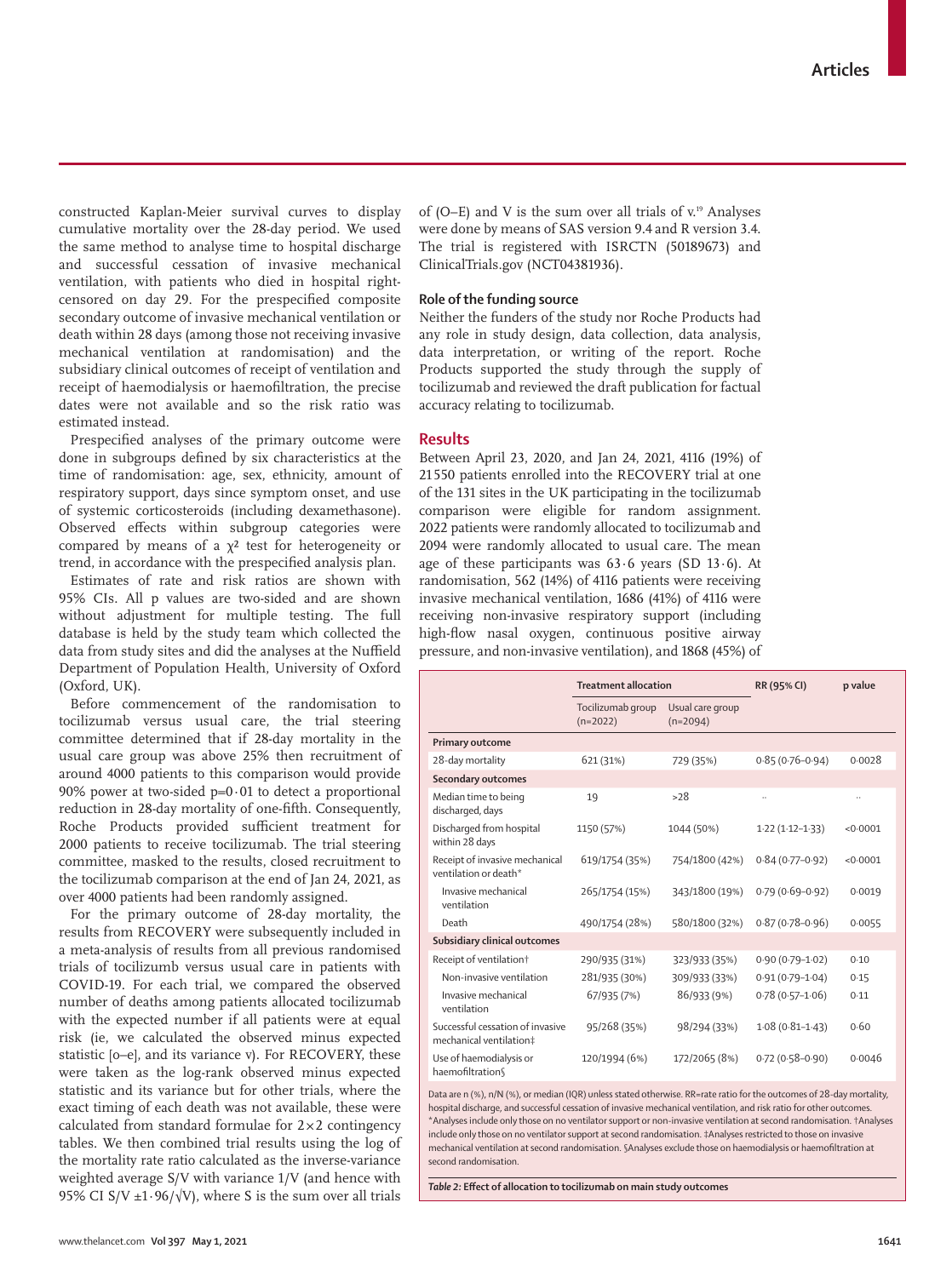4116 were receiving no respiratory support other than simple oxygen therapy (nine of these patients were reportedly not receiving oxygen at randomisation; table 1). Median CRP was 143 (IQR 107–204) mg/L. 82% of patients were reported to be receiving corticosteroids at randomisation (and 97% of the patients enrolled since the announcement of the dexamethasone result from RECOVERY in June, 2020).

The follow-up form was completed for 1964 (97%) of 2022 randomly assigned patients in the tocilizumab group and 2049 (98%) of 2094 patients in the usual care group. Among patients with a completed follow-up form, 1647 (84%) of 1964 allocated to tocilizumab and 77 (4%) of 2049 of those allocated to usual care received at least one dose of tocilizumab (or sarilumab, another IL-6 antagonist; figure 1; appendix p 44). 565 (29%) of 1964 patients in the tocilizumab group and 17 (1%) of 2049 in the usual care group received more than one dose of tocilizumab (or sarilumab). Use of other treatments for COVID-19 during the 28 days after randomisation was similar among patients allocated tocilizumab and among those allocated usual care (appendix p 44). Follow-up for the primary and secondary

outcomes was complete for 99% of randomised participants.

Allocation to tocilizumab was associated with a significant reduction in the primary outcome of 28-day mortality compared with usual care alone (621 [31%] of 2022 patients in the tocilizumab group *vs* 729 (35%) of 2094 patients in the usual care group; rate ratio  $0.85$ ; 95% CI, 0·76–0·94; p=0·0028; figure 2A). In an exploratory analysis restricted to the 3927 (95%) patients with a positive SARS-CoV-2 test result, the result was similar (rate ratio  $0.86$ , 95% CI  $0.77 - 0.97$ ; p= $0.0098$ ).

Allocation to tocilizumab was associated with a greater probability of discharge from hospital within 28 days (57% *vs* 50%; rate ratio 1·22, 1·12–1·33, p<0·0001; figure 2B and table 2). Among those not on invasive mechanical ventilation at baseline, allocation to tocilizumab was associated with a reduction in the risk of progressing to the prespecified composite secondary outcome of invasive mechanical ventilation or death when compared with usual care alone (35% *vs* 42%, risk ratio 0·84, 0·77–0·92, p<0·0001; table 2).

We observed similar results across all prespecified subgroups (figure 3, appendix pp 48–49), including the

|                                                               | Tocilizumab group | Usual care group |                                        | Risk ratio (95% CI) |
|---------------------------------------------------------------|-------------------|------------------|----------------------------------------|---------------------|
| Age, years $(\chi_1^2 = 0.0; p = 0.88)$                       |                   |                  |                                        |                     |
| <70                                                           | 273/1331 (21%)    | 309/1355 (23%)   |                                        | $0.88(0.74 - 1.03)$ |
| $70 - 79$                                                     | 212/478 (44%)     | 245/480 (51%)    |                                        | $0.82(0.68 - 0.99)$ |
| $\geq 80$                                                     | 136/213 (64%)     | 175/259 (68%)    |                                        | $0.92(0.73 - 1.15)$ |
| Sex $(\chi_1^2=2.4; p=0.12)$                                  |                   |                  |                                        |                     |
| Men                                                           | 417/1337 (31%)    | 529/1437 (37%)   |                                        | $0.80(0.71 - 0.91)$ |
| Women                                                         | 204/685 (30%)     | 200/657 (30%)    |                                        | $0.97(0.80 - 1.18)$ |
| Ethnicity ( $\chi^2$ =0.0; p=0.98)                            |                   |                  |                                        |                     |
| White                                                         | 476/1530 (31%)    | 573/1597 (36%)   |                                        | $0.83(0.73 - 0.94)$ |
| Black, Asian, or minority ethnic                              | 99/354 (28%)      | 123/378 (33%)    |                                        | $0.83(0.64 - 1.09)$ |
| Unknown                                                       | 46/138 (33%)      | 33/119 (28%)     |                                        | $1.20(0.77 - 1.88)$ |
| Days since symptom onset $(\chi_1^2=1.1; p=0.30)$             |                   |                  |                                        |                     |
| $\leq$ 7                                                      | 214/668 (32%)     | 256/660 (39%)    |                                        | $0.78(0.65 - 0.94)$ |
| >7                                                            | 407/1354 (30%)    | 473/1433 (33%)   |                                        | $0.88(0.77 - 1.01)$ |
| Respiratory support at randomisation ( $\chi^2$ =0.8; p=0.38) |                   |                  |                                        |                     |
| No ventilator support*                                        | 180/935 (19%)     | 214/933 (23%)    |                                        | $0.81(0.67 - 0.99)$ |
| Non-invasive ventilation+                                     | 310/819 (38%)     | 366/867 (42%)    |                                        | $0.86(0.74 - 1.00)$ |
| Invasive mechanical ventilation#                              | 131/268 (49%)     | 149/294 (51%)    |                                        | $0.93(0.74 - 1.18)$ |
| Use of corticosteroids $(y_3^2=7.7; p=0.01)$                  |                   |                  |                                        |                     |
| Yes                                                           | 482/1664 (29%)    | 600/1721 (35%)   |                                        | $0.79(0.70 - 0.89)$ |
| <b>No</b>                                                     | 139/357 (39%)     | 127/367 (35%)    |                                        | $1.16(0.91 - 1.48)$ |
| Unknown                                                       | 0/1(0%)           | 2/6(33%)         |                                        |                     |
| All participants                                              | 621/2022 (31%)    | 729/2094 (35%)   |                                        | $0.85(0.76 - 0.94)$ |
|                                                               |                   |                  |                                        | p=0.0028            |
|                                                               |                   |                  | 0.5<br>2.0<br>1.5<br>0.75<br>$1-0$     |                     |
|                                                               |                   |                  | Favours tocilizumab Favours usual care |                     |

#### *Figure 3:* **Effect of allocation to tocilizumab on 28-day mortality by baseline characteristics**

Subgroup-specific rate ratio estimates are represented by squares (with areas of the squares proportional to the amount of statistical information) and the lines through them correspond to the 95% CIs. \*Includes nine patients not receiving any oxygen and 1859 patients receiving simple oxygen only. †Includes patients receiving high-flow nasal oxygen, continuous positive airway pressure ventilation, and other non-invasive ventilation. ‡Includes patients receiving invasive mechanical ventilation and extracorporeal membranous oxygenation. §Information on use of corticosteroids was collected from June 18, 2020, onwards following announcement of the results of the dexamethasone comparison from the RECOVERY trial. Participants undergoing first randomisation before this date (and who were not allocated to dexamethasone) are assumed not to be receiving systemic corticosteroids. In a model adjusted for all six baseline subgroups (in the categories shown) the overall rate ratio was 0·88 (95% CI 0·79−0·98).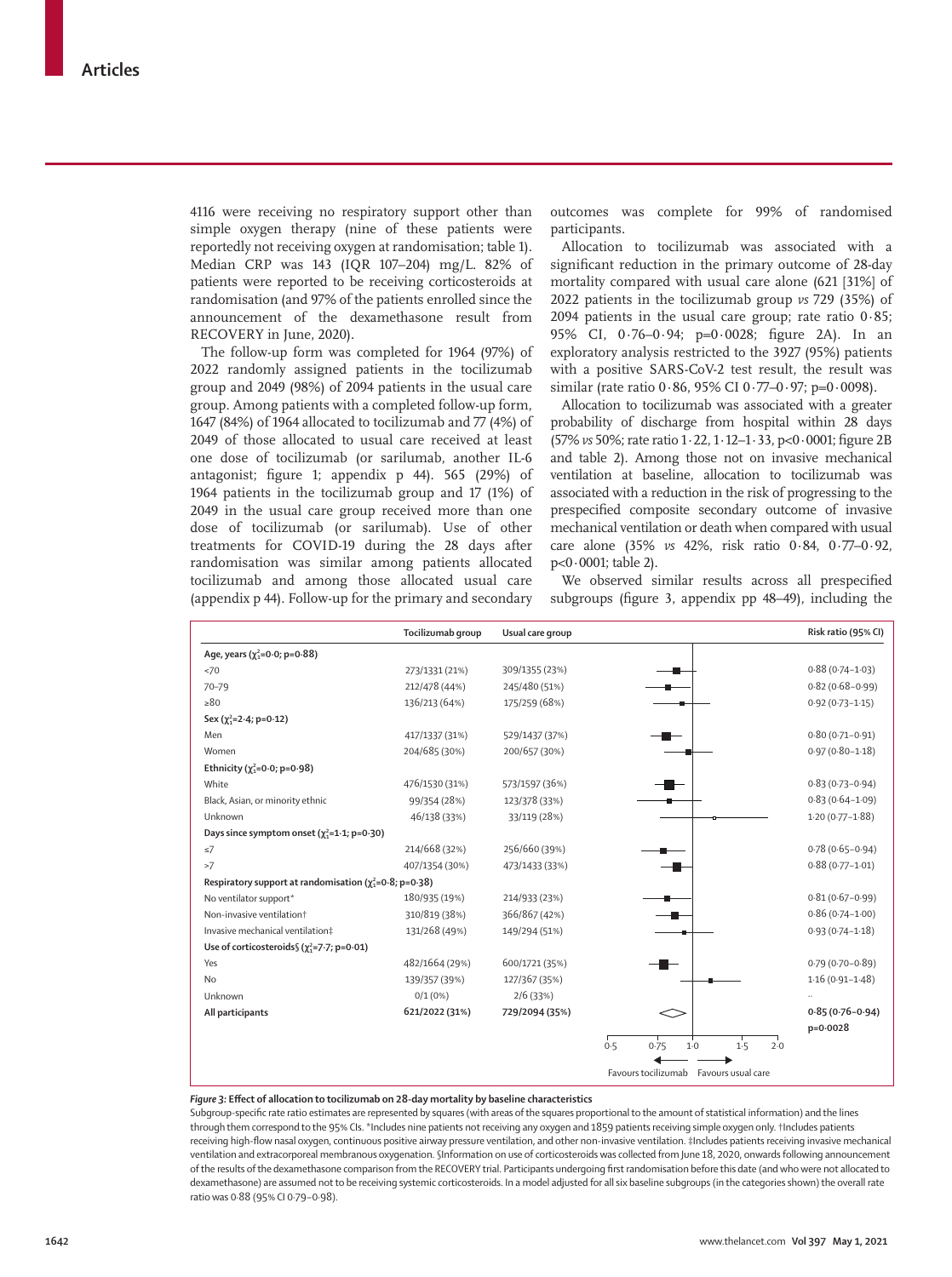|                             | Deaths/patients randomly assigned<br>(%) |                         | <b>Observed minus</b><br>expected deaths* |             |                                         | Ratio of death rates,<br>rate ratio (95% CI) |
|-----------------------------|------------------------------------------|-------------------------|-------------------------------------------|-------------|-----------------------------------------|----------------------------------------------|
|                             | Tocilizumab group                        | Usual care group        | $(O-E)$                                   | Var $(O-E)$ |                                         |                                              |
| CORIMUNO-TOCI <sup>10</sup> | 7/64(11%)                                | 8/67(12%)               | $-0.3$                                    | 3.3         |                                         | $0.91(0.31 - 2.65)$                          |
| RCT-TCZ-COVID-1911          | 2/60(3%)                                 | 1/66(2%)                | 0.6                                       | 0.7         |                                         | $2.17(0.22 - 21.3)$                          |
| BACC Bay <sup>12</sup>      | 9/161(6%)                                | $(3/82)$ ×2† $(4%)$     | $1-0$                                     | 2.6         |                                         | $1.51(0.44 - 5.13)$                          |
| <b>COVACTA</b> <sup>9</sup> | 58/294 (20%)                             | $(28/144)$ × 2† $(19%)$ | 0.3                                       | 15.3        |                                         | $1.02(0.62 - 1.68)$                          |
| EMPACTA <sup>13</sup>       | 26/249 (10%)                             | $(11/128)$ ×2† (9%)     | 1·6                                       | 7.5         |                                         | $1.23(0.60 - 2.52)$                          |
| REMAP-CAP <sup>15</sup>     | 98/353 (28%)                             | 142/402 (35%)           | $-14-2$                                   | 40.8        |                                         | $0.71(0.52 - 0.96)$                          |
| TOCIBRAS <sup>8</sup>       | 14/65 (22%)                              | 6/64(9%)                | 3.9                                       | 4.3         |                                         | $2.51(0.97 - 6.50)$                          |
| COVINTOC <sup>14</sup>      | 11/91 (12%)                              | 15/89 (17%)             | $-2.1$                                    | 5.6         |                                         | $0.68(0.30 - 1.56)$                          |
| Subtotal: eight trials      | 225/1337 (17%)                           | 256/1396 (18%)          | $-9.3$                                    | $80 - 1$    |                                         | $0.89(0.72 - 1.11)$                          |
| <b>RECOVERY</b>             | 621/2022 (31%)                           | 729/2094 (35%)          | $-54.4$                                   | 330.6       |                                         | $0.85(0.76 - 0.94)$                          |
| All trials                  | 846/3359 (25%)                           | 985/3490 (28%)          | $-63.7$                                   | $410 - 7$   | ♦                                       | $0.86(0.78 - 0.94)$                          |
|                             |                                          |                         |                                           |             | 2.0<br>0.25<br>0.5<br>$1-0$<br>$4-0$    | $p=0.0017$                                   |
|                             |                                          |                         |                                           |             | Tocilizumab better<br>Tocilizumab worse |                                              |

*Figure 4:* **Meta-analysis of mortality in randomised, controlled trials of tocilizumab in patients hospitalised with COVID-19** O–E=observed–expected. Var=variance. \*Log−rank O−E for RECOVERY, O−E from 2× 2 contingency tables for the other trials. Rate ratio is calculated by taking ln rate ratio to be (O−E)/V with normal variance 1/V, where V=Var (O–E). Subtotals or totals of (O−E) and of V yield inverse-variance weighted averages of the ln rate ratio values. †For balance, controls in the 2:1 studies count twice in the control totals and subtotals, but do not count twice when calculating their O−E or V values. Heterogeneity between RECOVERY and eight previous trials combined,  $\chi_i^2$ =0 $\cdot$ 2 (p=0 $\cdot$ 7).

amount of respiratory support at randomisation (figure 3). Given the number of hypothesis tests done, the suggestion of a larger proportional mortality reduction among those receiving a corticosteroid compared with those not (interaction  $p=0.01$ ) might reflect the play of chance. An exploratory analysis showed that the effects of tocilizumab on 28-day mortality were similar for those randomly assigned ≤2 or >2 days since hospitalisation (interaction  $p=0.89$ ). In eight previous trials of tocilizumab versus usual care, which included a total of 439 deaths among 2379 patients, allocation to tocilizumab was associated with a non-significant 11% reduction in mortality (rate ratio  $0.89$ ,  $0.72-1.11$ ; figure 4). After inclusion of the 28-day mortality results from RECOVERY into this metaanalysis, the mortality rate ratio from the nine trials was  $0.86$  (0.78–0.94), p= $0.0017$ .

In prespecified subsidiary analyses, we found no significant effect of tocilizumab on subsequent receipt of non-invasive respiratory support or invasive mechanical ventilation among those on no respiratory support at randomisation (table 2, appendix p 50). Nor was there a significant effect on the rate of successful cessation of invasive mechanical ventilation among those on invasive mechanical ventilation at randomisation. However, allocation to tocilizumab reduced the use of haemodialysis or haemofiltration (6% vs 8%, risk ratio 0·72, 0·58–0·90, p=0·0046; table 2) among those not receiving haemodialysis or haemofiltration at randomisation. There was no evidence of excess deaths from non-COVID infections or other causes (appendix p 45). We observed no significant differences in the frequency of new cardiac arrhythmias (appendix p 46). There were three reports of serious adverse reactions believed to be related to tocilizumab: one each of otitis externa, *Staphylococcus aureus* bacteraemia, and lung abscess, all of which resolved with standard treatment.

# **Discussion**

The results of this large, randomised trial indicate that tocilizumab is an effective treatment for hospitalised COVID-19 patients who have hypoxia and evidence of inflammation (CRP  $\geq$ 75 mg/L). Treatment with tocilizumab improved survival and the chances of discharge from hospital by 28 days, and reduced the chances of progressing to require invasive mechanical ventilation. These benefits were consistent across all patient groups studied, including those receiving invasive mechanical ventilation, non-invasive respiratory support, or no respiratory support other than simple oxygen. The benefits of tocilizumab were clearly seen among those also receiving treatment with a systemic corticosteroid, which is now usual standard of care for COVID-19 patients requiring treatment with oxygen.<sup>6,7</sup>

Previous trials have provided some evidence that tocilizumab might shorten time to discharge or reduce progression to invasive mechanical ventilation or death.9,13 Since mid-2020, eight randomised, controlled trials of tocilizumab for the treatment of COVID-19 have reported. These include seven small trials (fewer than 100 deaths in each) and the somewhat larger REMAP-CAP trial, which recruited critically ill patients with COVID-19, over 99% of whom required non-invasive respiratory support or invasive mechanical ventilation.<sup>8-15</sup> Taken together, these previous trials did not show a significant mortality benefit for treatment with tocilizumab (death rate ratio 0·89, 95% CI 0·72–1·11; figure 4). The RECOVERY trial contains around four times as much information as all the previous trials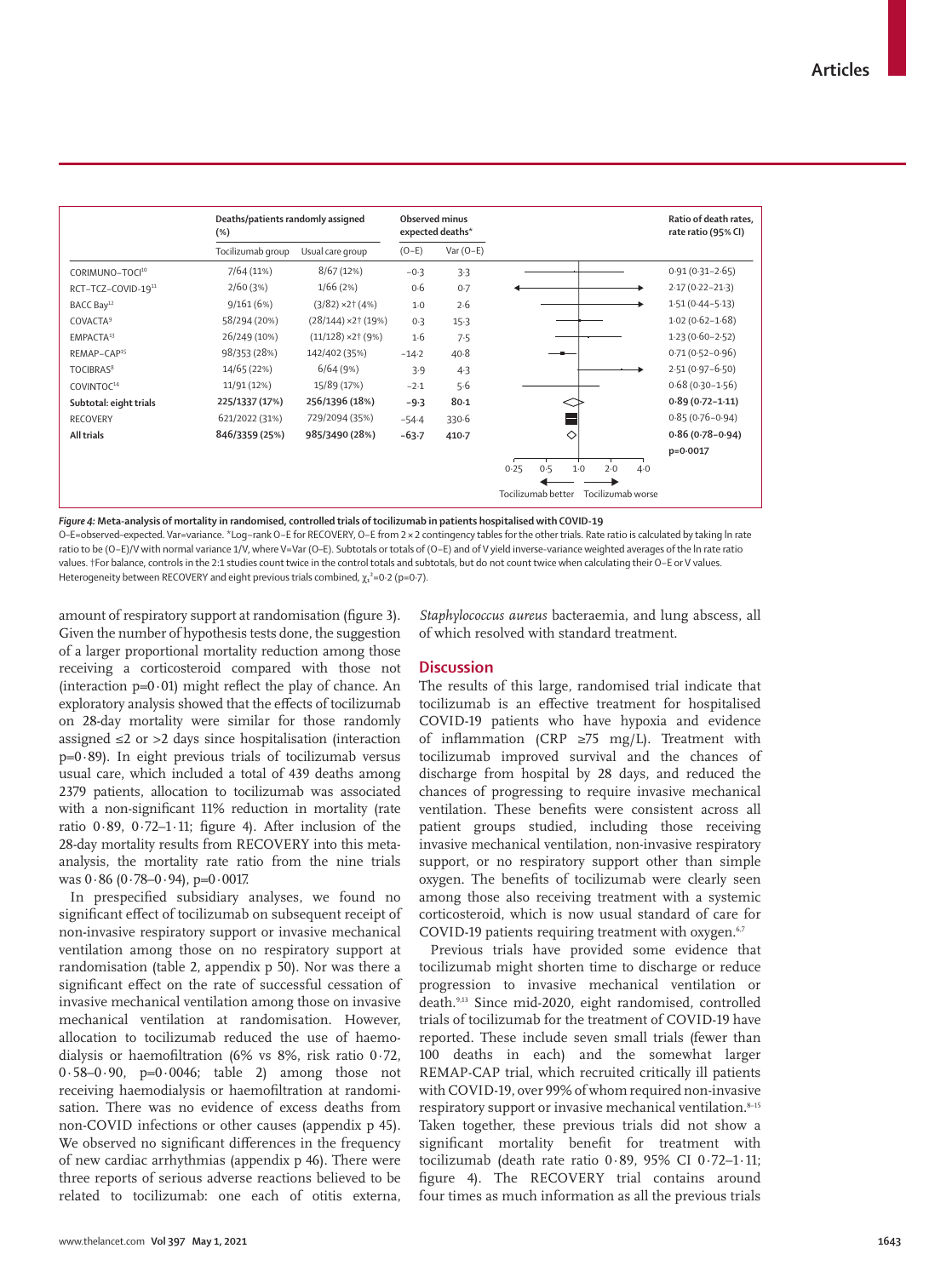combined. When all nine trials are considered together, allocation to tocilizumab is associated with a significant 14% proportional reduction in 28-day mortality. These results suggest that in COVID-19 patients who are hypoxic and have evidence of systematic inflammation, treatment with a combination of a systemic corticosteroid plus tocilizumab would be expected to reduce mortality by about one-third for patients receiving simple oxygen and nearly one-half for those receiving invasive mechanical ventilation.<sup>6</sup>

The RECOVERY results support the use of tocilizumab. Our results show that the benefits of tocilizumab extend to a broad group of patients receiving oxygen, with or without other forms of respiratory support, and that those benefits include a reduction in the need for invasive mechanical ventilation and renal replacement therapy. Since complicating bacterial infections are infrequent in the early hospitalisation period of COVID-19, this recognised concern in relation to the use of tocilizumab would be lessened with earlier use.<sup>20</sup> On the basis of the ISARIC4C database, approximately 49% of hospitalised COVID-19 patients in the UK would meet our inclusion criteria and hence would benefit from tocilizumab (ISARIC4C Investigators, personal communication). Sarilumab, an alternative IL-6 antagonist, is available but evidence of its efficacy is inconclusive<sup>15,21,22</sup> and the results of the largest trial (NCT04315298) are not yet published.

Strengths of this trial included that it was randomised, had a large sample size, and included patients requiring various amounts of respiratory support (from simple oxygen through to invasive mechanical ventilation) and has 99% completeness of follow-up for the primary outcome. CRP was chosen as the biomarker for inflammation in this study since it is widely used and affordable worldwide, it is correlated with serum IL-6 concentrations, and early clinical studies of COVID-19 had reported it to be associated with severity and prognosis, with a value of greater than 50 mg/L associated with severe disease and a concentration of around 75 mg/L distinguishing fatal from non-fatal cases.23–28 Whether hypoxic patients with a CRP of less than 75 mg/L could benefit from tocilizumab is unknown. There are some limitations. We did not collect detailed information on non-COVID infections. Following random assignment, 16% of patients in the tocilizumab group reportedly did not receive this treatment and the reasons for this were not recorded. The size of the effects of tocilizumab reported in this paper are therefore an underestimate of the true effects of actually using the treatment. Hospital stay is very long for many of these patients and some outcomes beyond 28 days have not yet been captured. The preplanned analyses at 6 months will, however, provide additional information on the full effects of tocilizumab on clinical outcomes. Further work is also needed to consider the health economic benefits of tocilizumab and related IL-6 inhibitors in terms of both patient outcomes and usage of health-care resources (duration of hospital stay, and

frequency of invasive mechanical ventilation and renal replacement therapy).

The RECOVERY trial has shown that for patients hospitalised with severe COVID-19, treatment with tocilizumab reduces mortality, increases the chances of successful hospital discharge, and reduces the chances of requiring invasive mechanical ventilation. These benefits are additional to those previously reported for dexamethasone. These findings require an update to clinical guidelines, which has already begun, and efforts to increase the global availability and affordability of tocilizumab.<sup>29,30</sup>

## **Contributors**

This manuscript was initially drafted by PWH and MJL, further developed by the writing committee, and approved by all members of the trial steering committee. PWH and MJL vouch for the data and analyses, and for the fidelity of this report to the study protocol and data analysis plan. PWH, MM, JKB, LCC, SNF, TJ, KJ, WSL, AMo, AMu, KR, EJ, RH, and MJL designed the trial and study protocol. MM, MC, LP, G P-A, CB, RSa, KT, VJ, AA, RPT, DC, MS, RSt, BR, RH, the Data Linkage team at the RECOVERY Coordinating Centre, Health Records, and local clinical centre staff listed in the appendix collected the data. ES, NS, and JRE accessed and verified the data and did the statistical analysis. All authors contributed to data interpretation and critical review and revision of the manuscript. PWH and MJL had access to the study data and had final responsibility for the decision to submit for publication.

# **Writing Committee (on behalf of the RECOVERY Collaborative Group)**

Peter W Horby, Mark Campbell, Natalie Staplin, Enti Spata, Jonathan R Emberson, Guilherme Pessoa-Amorim, Leon Peto, Christopher Brightling, Rahuldeb Sarkar, Koshy Thomas, Vandana Jeebun, Abdul Ashish, Redmond P Tully, David Chadwick, Muhammad Sharafat, Richard Stewart, Banu Rudran, J Kenneth Baillie, Maya H Buch, Lucy C Chappell, Jeremy N Day, Saul N Faust, Thomas Jaki, Katie Jeffery, Edmund Juszczak, Wei Shen Lim, Alan Montgomery, Andrew Mumford, Kathryn Rowan, Guy Thwaites, Marion Mafham, Richard Haynes, Martin J Landray. PWH, MC, and NS contributed equally, and MM, RH, and MJL contributed equally.

## **Data Monitoring Committee**

Peter Sandercock, Janet Darbyshire, David DeMets, Robert Fowler, David Lalloo, Ian Roberts (until December 2020), M Munavvar (since January 2021), Janet Wittes.

## **Declaration of interests**

The authors have no conflict of interest or financial relationships relevant to the submitted work to disclose. No form of payment was given to anyone to produce the manuscript. All authors have completed and submitted the International Committee of Medical Journal Editors form for disclosure of potential conflicts of interest. The Nuffield Department of Population Health at the University of Oxford has a staff [policy](https://www.ndph.ox.ac.uk/files/about/ndph-independence-of-research-policy-jun-20.pdf) of not accepting honoraria or consultancy fees directly or indirectly from industry.

## **Data sharing**

The protocol, consent form, statistical analysis plan, definition and derivation of clinical characteristics and outcomes, training materials, regulatory documents, and other relevant study materials are available [online](http://www.recoverytrial.net). As described in the protocol, the trial steering committee will facilitate the use of the study data and approval will not be unreasonably withheld. De-identified participant data will be made available to bona fide researchers registered with an appropriate institution within 3 months of publication. However, the steering committee will need to be satisfied that any proposed publication is of high quality, honours the commitments made to the study participants in the consent documentation and ethical approvals, and is compliant with relevant legal and regulatory requirements (eg, relating to data protection and privacy). The steering committee will have the right to review and comment on any draft manuscripts before publication. Data will be made available in line with the policy and procedures. Those wishing to request access should complete the [form](https://www.ndph.ox.ac.uk/files/about/data_access_enquiry_form_13_6_2019.docx).

For more on **this policy** see [https://www.ndph.ox.ac.uk/files/](https://www.ndph.ox.ac.uk/files/about/ndph-independence-of-research-policy-jun-20.pdf) [about/ndph-independence-of](https://www.ndph.ox.ac.uk/files/about/ndph-independence-of-research-policy-jun-20.pdf)[research-policy-jun-20.pdf](https://www.ndph.ox.ac.uk/files/about/ndph-independence-of-research-policy-jun-20.pdf)

> For **trial details** see [www.recoverytrial.net](http://www.recoverytrial.net)

For **policy and procedures** see https://www.ndph.ox.ac.uk/ data-access For the **form** see [https://www.](https://www.ndph.ox.ac.uk/files/about/data_access_enquiry_form_13_6_2019.docx) [ndph.ox.ac.uk/files/about/](https://www.ndph.ox.ac.uk/files/about/data_access_enquiry_form_13_6_2019.docx) data access enquiry [form\\_13\\_6\\_2019.docx](https://www.ndph.ox.ac.uk/files/about/data_access_enquiry_form_13_6_2019.docx)